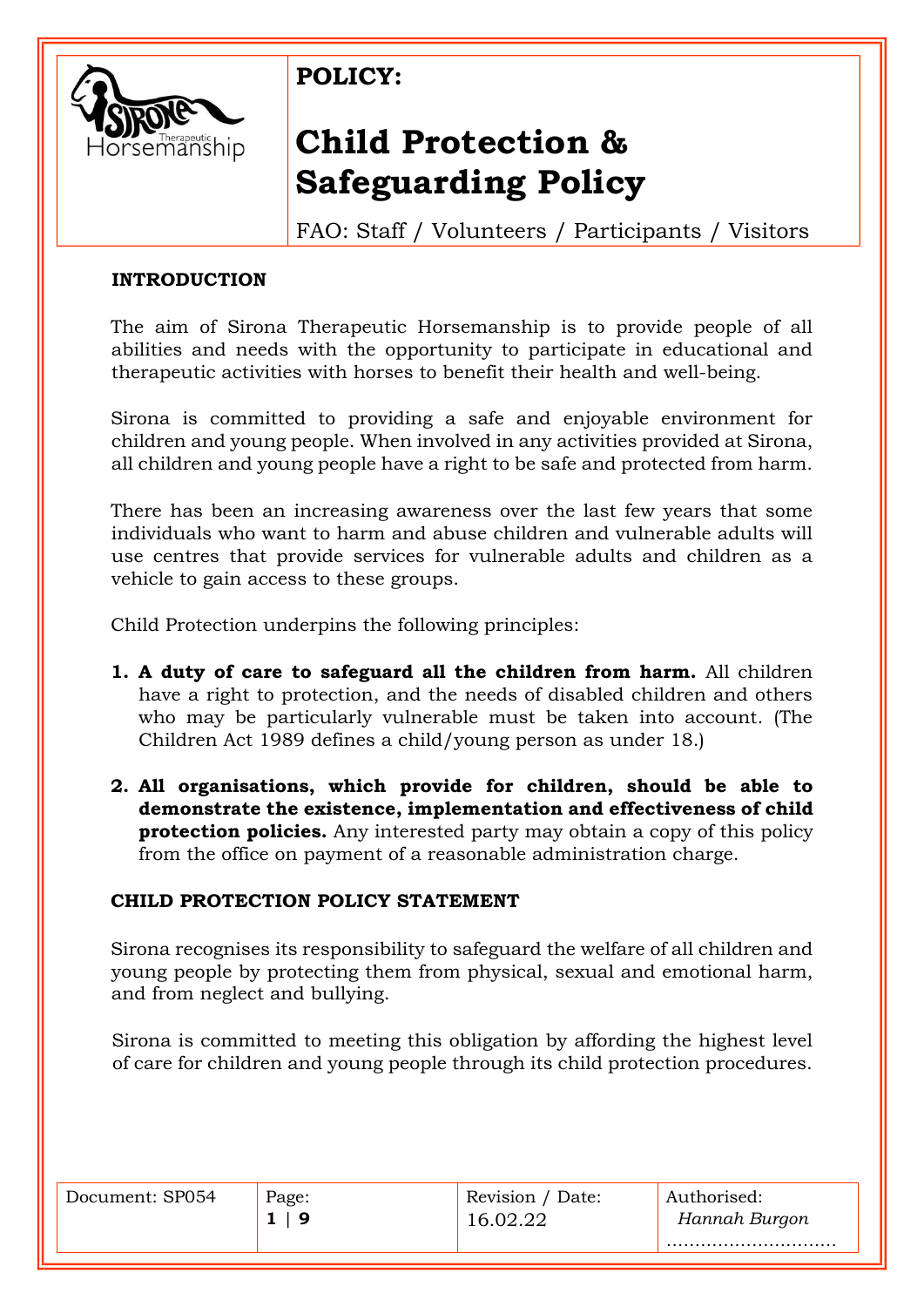

# **Child Protection & Safeguarding Policy**

FAO: Staff / Volunteers / Participants / Visitors

This policy and its procedures apply to anyone within Sirona whether those persons be in a paid, voluntary capacity, or as part of a supporting group. This also includes any Trustees/Patrons, members of the committee/board and other designated staff/members.

Sirona will ensure that all staff and volunteers who have direct contact with any children and young people attending Sirona complete a robust application procedure and undertake enhanced DBS disclosure checks prior to having contact with children, young people and vulnerable adults.

#### **OBJECTIVES**

Sirona has responsibility to ensure that its activities are free from abuse and to ensure that it has put into place adequate measures to report proper concerns to the appropriate statutory body. This policy sets the following objectives:

- 1. To ensure that all those who participate in any way whatsoever are aware of the Child protection procedures set out in this policy.
- 2. To ensure that the Sirona Safeguarding Officer independently seeks appropriate training and guidance on child protection and fully understands the child protection policy and procedures.
- 3. That all staff/volunteers of Sirona are conversant with the child protection procedures and ensure these are implemented.
- 4. That Sirona appoints a designated person who will be the Sirona Safeguarding Officer. The Sirona Safeguarding Officer will be responsible for the decision to make a referral to the required statutory body.

The safeguarding officer is: HANNAH BURGON The Deputy Safeguarding Lead is: KATE FORD

5. That all new volunteers complete an application form which ensures that this Child Protection Policy has been read by the new volunteer.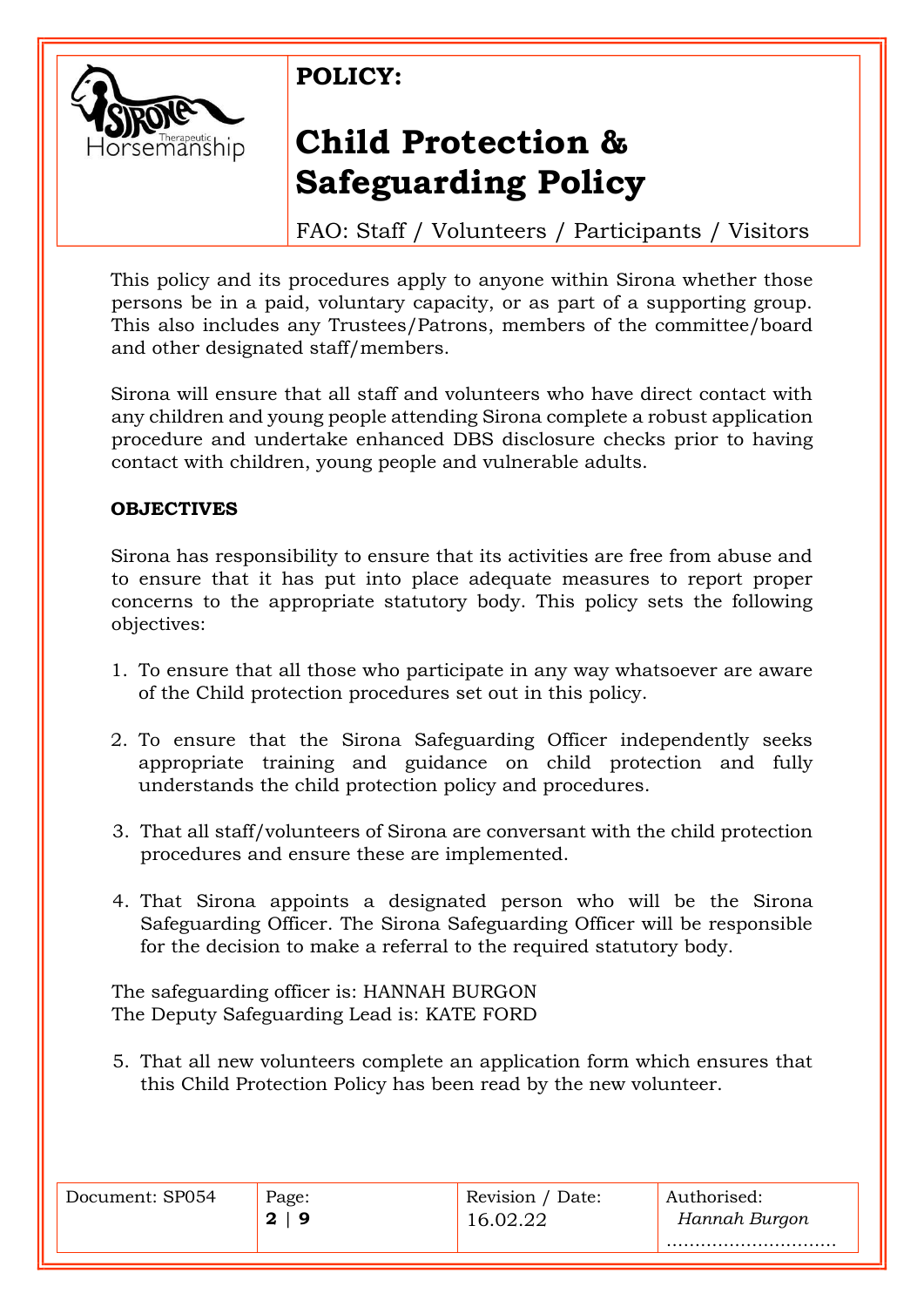

# **Child Protection & Safeguarding Policy**

FAO: Staff / Volunteers / Participants / Visitors

6. That all paid staff, volunteers and support groups of Sirona are aware of their duty to report any incident of alleged child abuse. This may relate directly to an incident at a Sirona event or it may relate to an alleged incident which has occurred outside of the venues used by Sirona.

#### **CODES OF PRACTICE FOR STAFF, TRAINERS, THERAPISTS, TRUSTEES, PATRONS AND VOLUNTEERS ETC.**

Adherence to good Therapeutic Horsemanship, Equine-Assisted Learning/Therapy and other activities provided by Sirona Therapeutic Horsemanship CIO, aligned with open communication with parents and children, should ensure that a safe and enjoyable environment is established and sustained.

The duty of care commences from the point of receipt of the child/young person to the point of return to the parent/guardian/carer and the duty of care is non-transferable.

### **RECOMMENDED GOOD PRACTICE**

•Always be publicly open when working with children/young people and avoid prolonged 1-1 working (unless this is within a designated therapy session with a qualified therapist/counsellor).

•Care should be taken at all times when working with and particularly when manually handling children/young people. Ensure you ask and gain the participant's consent if manual support is required.

•Care should be taken when aiding and assisting a disabled person from a wheelchair.

•Care should be taken when providing manual support such as when helping a rider to mount and dismount the horse or pony. Ensure you ask and gain the rider's consent if manual support is required.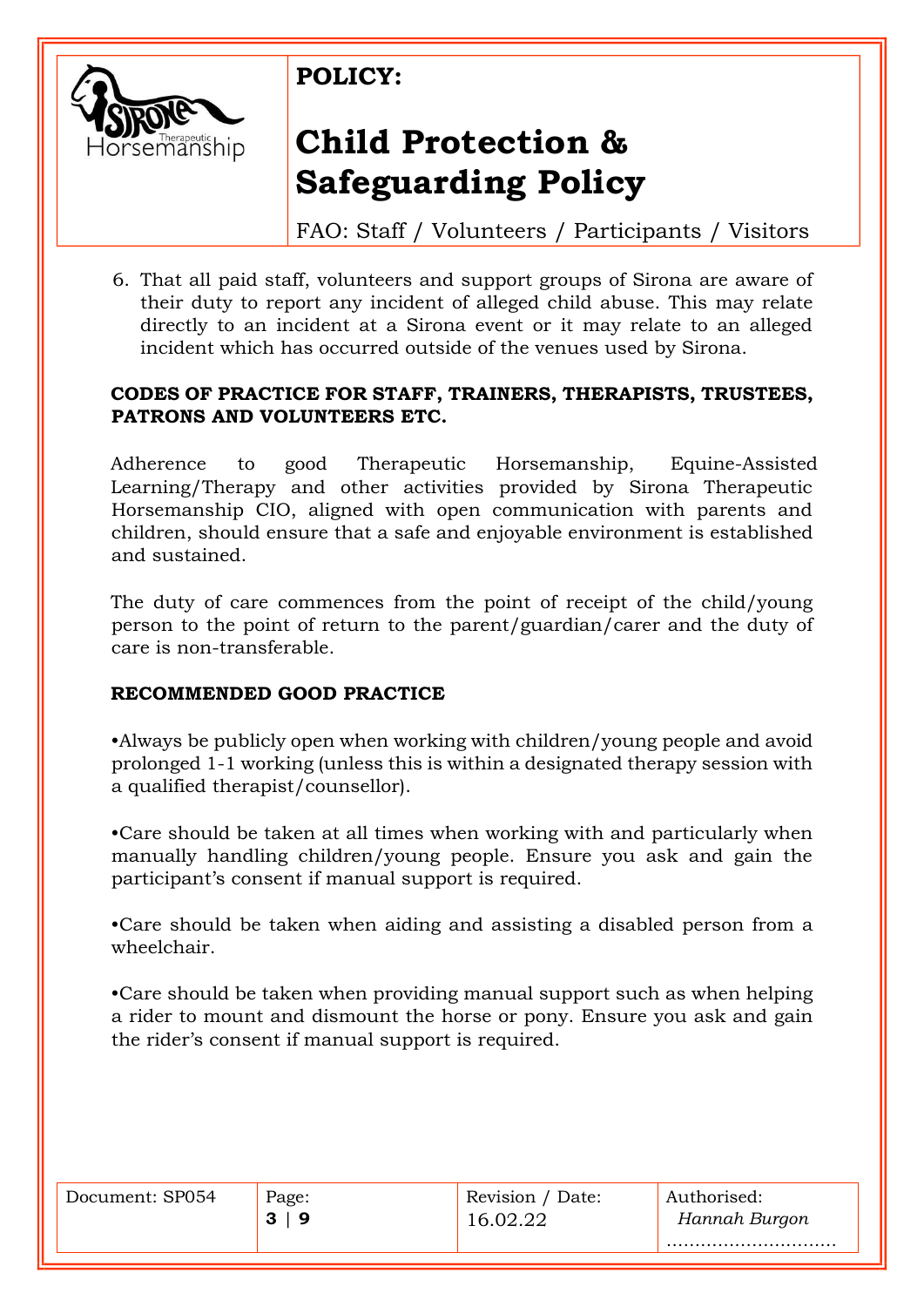

# **Child Protection & Safeguarding Policy**

FAO: Staff / Volunteers / Participants / Visitors

•Care should be taken when providing manual support to stabilise the rider whilst on the horse, whether the horse is standing or moving. Ensure you ask and gain the rider's consent if manual support is required.

•Care should be taken when manually supporting or aiding a child/participant whilst they are riding/vaulting. Ensure you ask and gain the rider's consent if manual support is required.

•Treat all participants equally with respect and dignity.

•Always place the safety and welfare of the participants as the highest priority.

•Behave in an exemplary manner and be a role model for excellent behaviour.

•Motivate the participants through positive and constructive feedback.

•Create a safe and enjoyable situation.

•Obtain written consent from parents if children/young people are required to be transported by instructors, committee/board members, trustees, helpers or volunteers.

•Maintain a written report of any incident or injury together with any subsequent treatment and immediately complete an accident report form.

### **PRACTICE TO BE AVOIDED**

•Spending excessive amounts of time alone with children and young people away from others.

•Taking children and young people to your home where they will be alone with you.

The above should be avoided except in emergencies. If cases arise where these situations are unavoidable they should occur with the full knowledge and consent of someone in charge in the organisation and/or the child's parents, e.g. a child/young person sustains an injury and needs to go to hospital, or a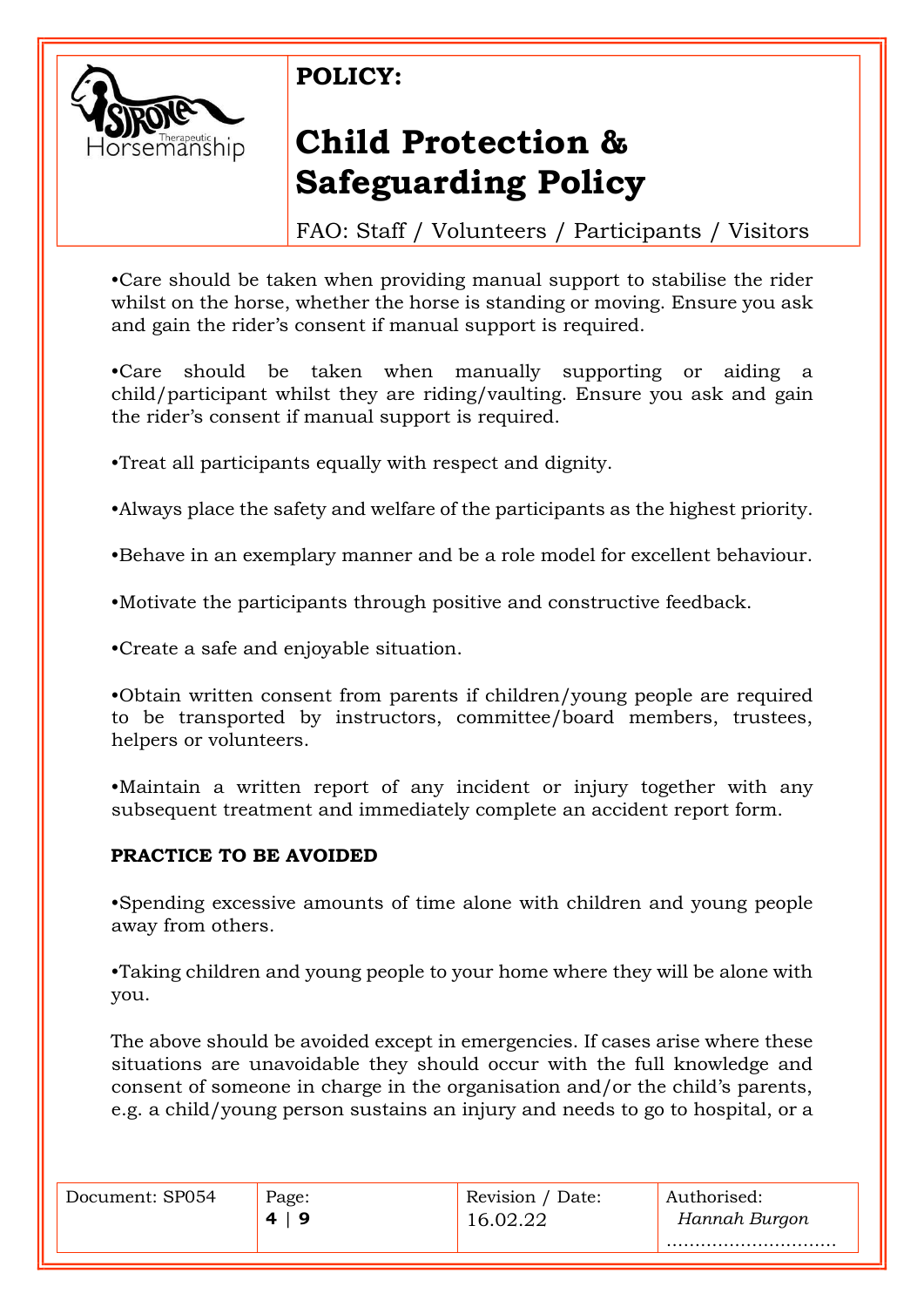

# **Child Protection & Safeguarding Policy**

FAO: Staff / Volunteers / Participants / Visitors

parent/carer fails to arrive to pick up a child/young person at the end of a session.

### **PRACTICE WHICH SHOULD NEVER BE CONDONED**

You should never:

•engage in rough, physical or sexually provocative games;

•share a room with a child/young person;

•allow or engage in any form of inappropriate touching;

•make sexually suggestive remarks to a child/young person–even in fun;

•allow children to use inappropriate language unchallenged;

•allow allegations made by a child/young person to go unchallenged, unrecorded or not acted upon;

•do things of a personal nature for a child/young person if they can do it for themselves, unless you have been requested to do so by the parents/carers (do so with the utmost discretion);

•never depart from the premises until you have supervised the safe dispersal of the children/young persons;

•abuse your privileged position of power or trust with children or young people;

•cause a participant to lose self-esteem by embarrassing, humiliating or undermining the individual;

•have favourites.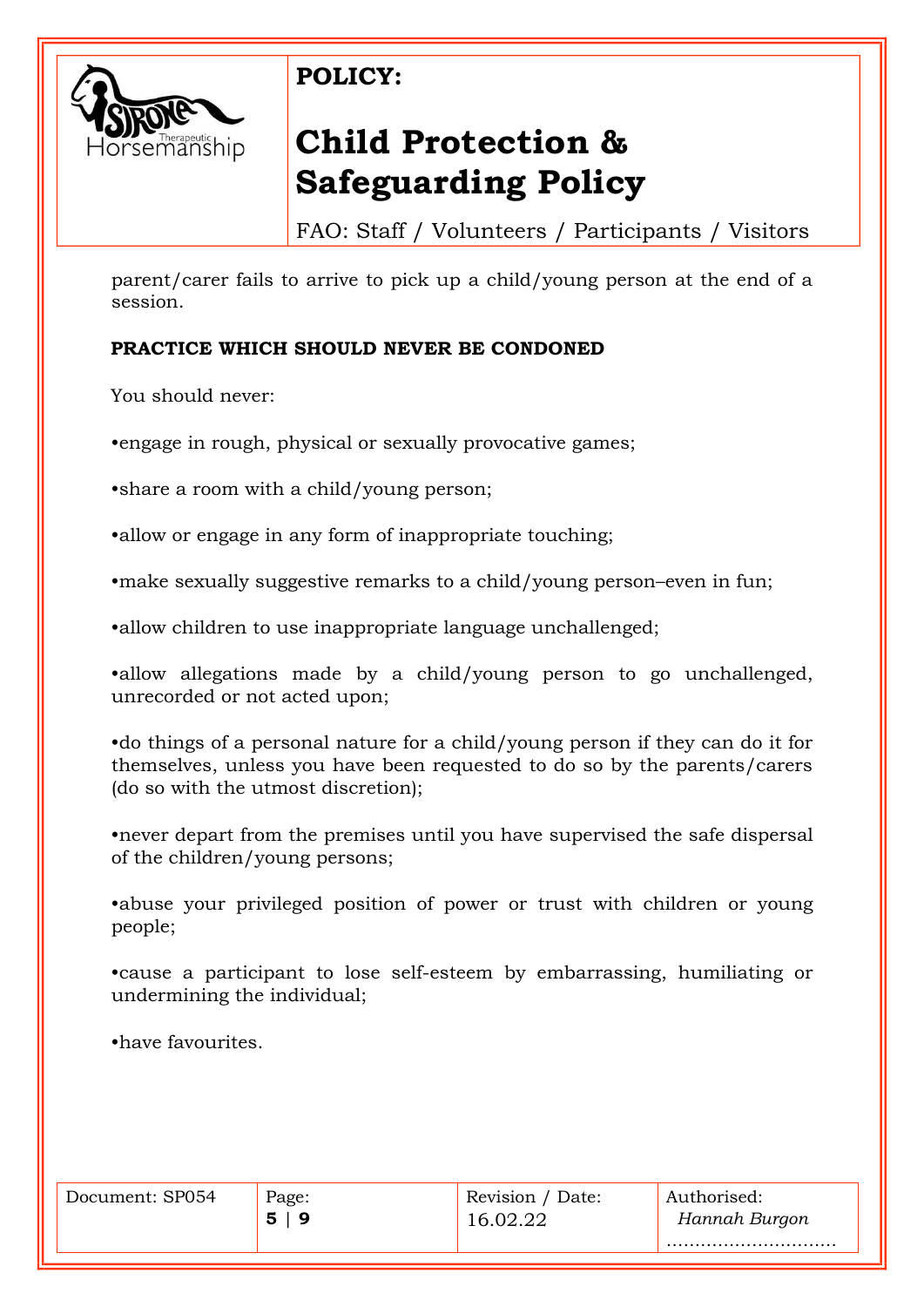

# **Child Protection & Safeguarding Policy**

FAO: Staff / Volunteers / Participants / Visitors

### **Indicators of Abuse and Bullying**

Indications that a child may be being abused include the following:

- Unexplained or suspicious injuries such as bruising, cuts or burns, particularly if situated on a part of the body not normally prone to such injuries.
- An injury for which the explanation seems inconsistent.
- The child describes what appears to be an abusive act involving them.
- Someone else (a child or adult) expresses concern about the welfare of another child.
- Unexplained changes in behaviour (e.g. Becoming very quiet, withdrawn or displaying sudden outbursts of temper).
- Inappropriate sexual awareness.
- Engaging in sexually explicit behaviour.
- Distrust of adults, particularly those with whom a close relationship would normally be expected.
- Difficulty in making friends.
- Is prevented from socialising with other children.
- Displays variations in eating patterns including overeating or loss of appetite.
- Loses weight for no apparent reason.
- Becomes increasingly dirty or unkempt.

It should be recognised that this list is not exhaustive and the presence of one or more of the indicators is not proof that abuse is actually taking place.

| Document: SP054 | Page:<br>6 | Revision / Date: | Authorised:<br>Hannah Burgon |
|-----------------|------------|------------------|------------------------------|
|                 |            |                  |                              |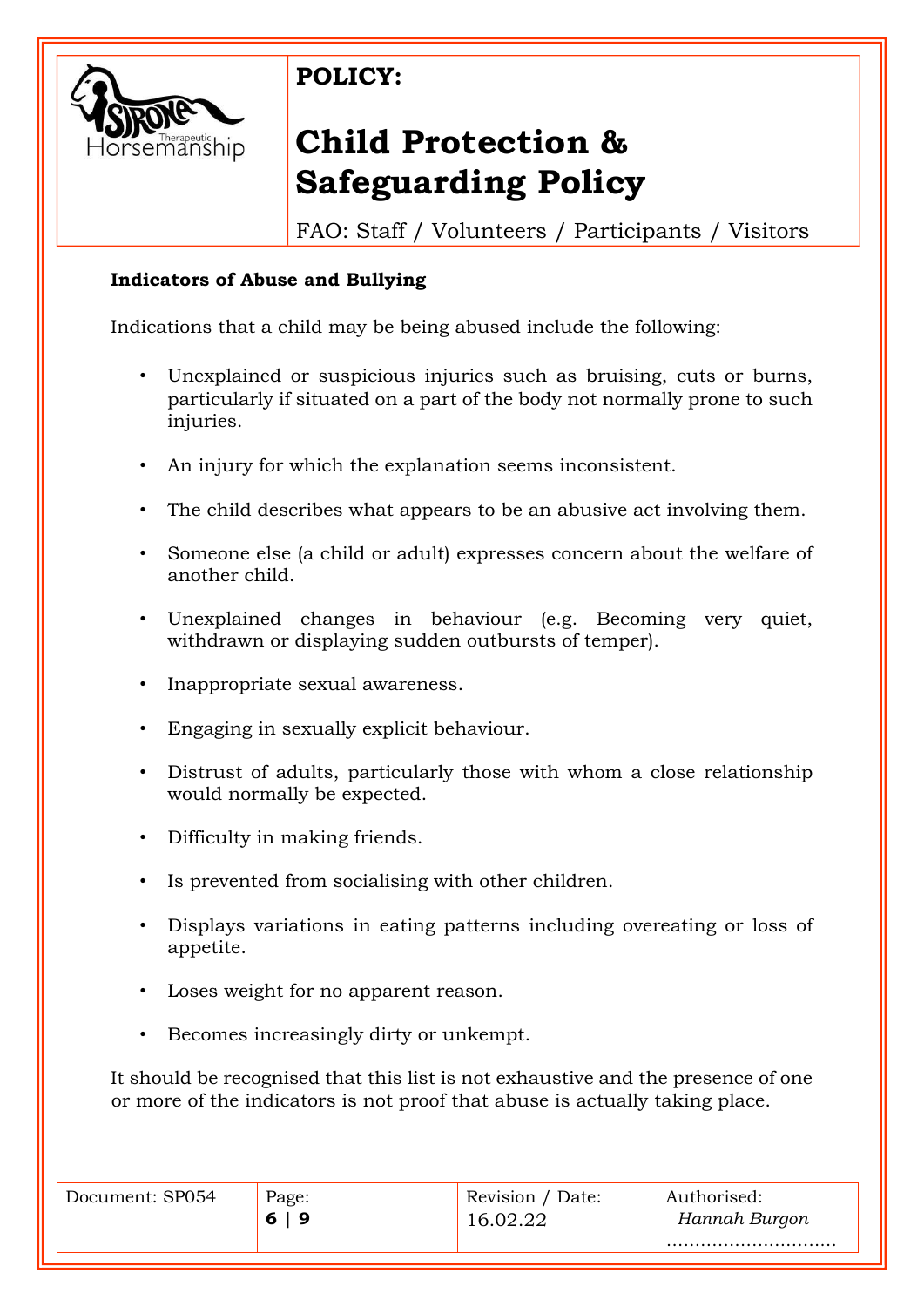

# **Child Protection & Safeguarding Policy**

FAO: Staff / Volunteers / Participants / Visitors

It is NOT the responsibility of those working at Sirona to decide that child abuse is occurring but it is their responsibility to act on any concerns and inform the designated Safeguarding Officer.

### **SAFE PRACTICE IN UNFORESEEN CIRCUMSTANCES**

If any of the following incidents should occur, you should report them immediately to another colleague and make a written note of the event, signed and dated. Parents and/or carers should also be informed of the incident:

•if you accidentally hurt a child/young person;

•if a child/young person misinterprets something you have done;

•if you have to restrain a child/young person (please note: minimum force must only be used and see Sirona's restraint/touch policy).

It is impossible to establish guidelines for every situation which may become evident at Sirona; common sense should be used at all times.

### **PROCESS FOR DOCUMENTING SAFEGUARDING CONCERNS**

If you are made aware of any allegations or suspicions of harm to a child, you should report your concerns immediately to the Safeguarding Officer at Sirona. When working through the process it is recommended that you:

• Remain calm and reassure the person that they have done the right thing by speaking up.

• Listen carefully and give the person time to speak.

• Explain that only the professionals who need to know will be informed, but never promise confidentiality.

• Act immediately, and do not try to address the issue yourself.

• Write a statement giving as much detail as possible; date & time, what was said, how you acted, any names / parties mentioned. Sirona has a designated safeguarding incident report form to use for this purpose.

• Report to the Sirona Safeguarding Officer or line manager who is then responsible for contacting the LSO. It is the duty of anyone working with children to report disclosure or harm.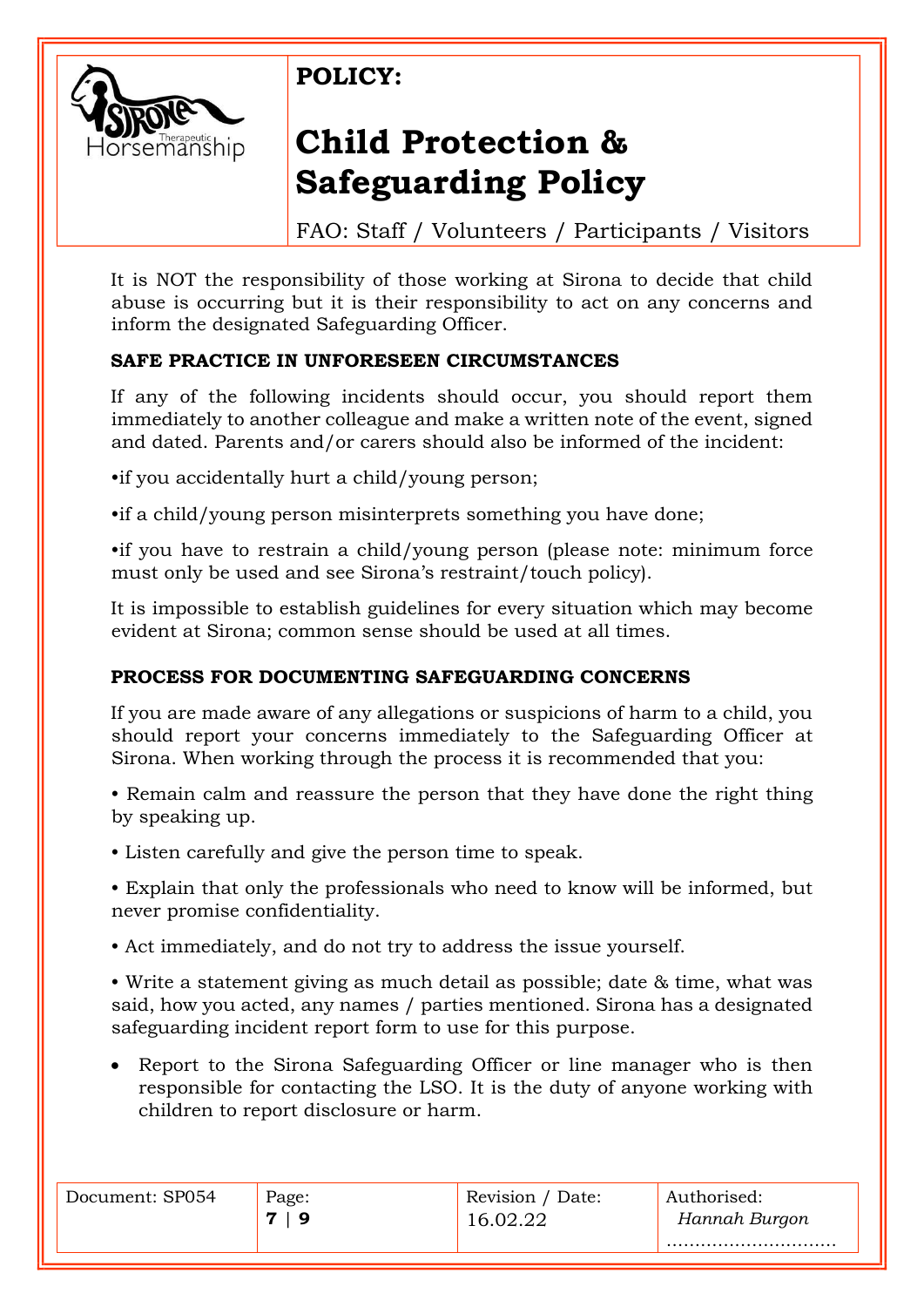

# **Child Protection & Safeguarding Policy**

FAO: Staff / Volunteers / Participants / Visitors

• Remember that it is not for you to decide whether or not a suspicion or claim is true; all instances must be taken seriously.

Contact details for the person responsible for the Sirona Safeguarding Office can be obtained from the main office and on the door in the classroom / tack room. The Sirona Safeguarding Officer is happy to discuss any queries regarding referrals, training matters or issues of concern.

### **The Designated Sirona Safeguarding Officers are:**

Nominated Safeguarding Lead: HANNAH BURGON Deputy Safeguarding Officer: ANGIE WHITEHEAD

01803 868779 or 07958 356114 or hannah@sironaequine.org.uk

### **FURTHER ADVICE AND SUPPORT AVAILABLE FROM:**

### **For Devon County Council:**

Devon Safeguarding Children Board (DSCB) 01392 386067

Devon Children and Young Person's Referral via the Multi-Agency Safeguarding Hub (MASH): 0345 1551071

Devon Children's Services Emergency/out of hours: 08456 000388

Devon Local Safeguarding Board Business Manager, Julie Mitchell:

07581 621981

Devon Local Authority Designated Officers: 01392 384964

Local police, central referral unit:101